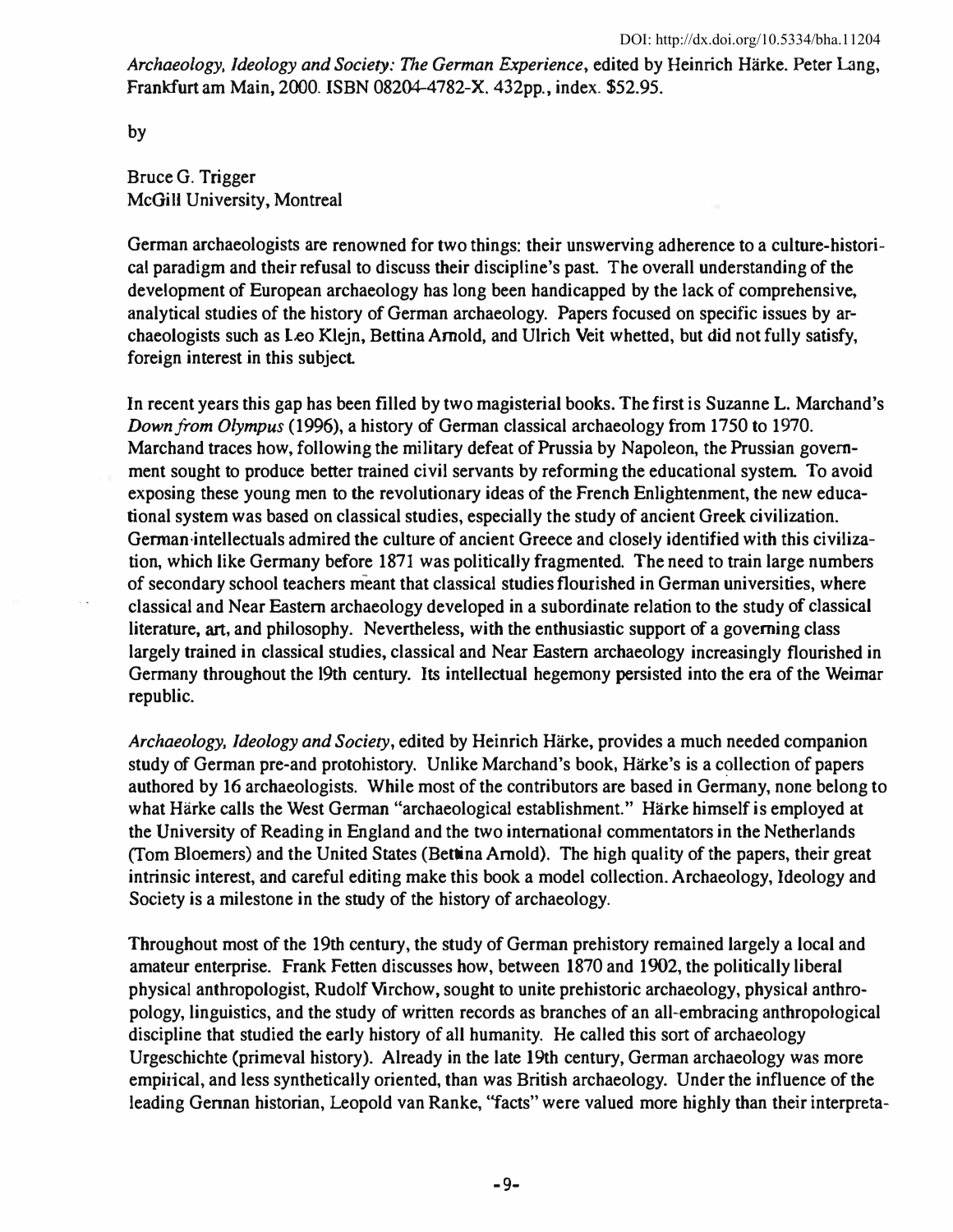tions and inductive approaches were preferred to deductive ones.

Following Virchow's death, Gustaf Kossinna transformed the study of German prehistory into an autonomous science of prehistory (Vorgeschichte, what happens before recorded history), that was dedicated to elucidating the origins and early development of the German people (Yolk). The term Archaologie was reserved for classical archaeology. The basis of Kossinna's work was his equating of archaeological cultures with prehistoric tribes or peoples and his use of the direct historical approach to try to trace historically-known peoples back in time using archaeological data. Until the 1930s, Kossinna's approach, shorn of its German nationalism and sometimes of its racist physical anthropology, was the dominant methodological approach utilized by European prehistoric archaeologists.

In either of its early fonns, the institutionalization of Gennan prehistoric archaeology proceeded very slowly. Beginning in 1863, a growing number of courses dealing with prehistory were offered in Gennan universities. Yet it was impossible to' take a degree in that discipline. Kossinna received an (unpaid) chair in German archaeology in 1902 and the first department of prehistory was established in 1927 at Marburg University.

Veit does not document the extent to which Kossinna's work was based on a well-established interest in defining archaeological cultures and equating them with specific peoples. This fonn of interpretation began in the early 1860s and became increasingly common in central, eastern, and northern Europe, where it was frequently associated with increasing nationalism. c.P. Meinander documented this process in his paper "The concept of culture in European archaeological literature" (Towards a History of Archaeology, edited by Glyn Daniel, 1981). Veit also attributes the slow establishment of prehistoric archaeology as an academic discipline to the prevailing linguistic orientation of historical studies relating to early times. This claim may partly be true, but Veit overlooks Marchand's observation that, while the Prussian landed aristocracy exploited German nationalism for their own purposes, they also mistrusted it and were therefore reluctant to encourage it. Hence the study of Gennan prehistory did not enjoy the lavish government patronage that was accorded to classical archaeology.

Henning Hassmann's treatment of German prehistoric archaeology during the Third Reich provides fascinating insights into the intellectual contradications and opportunism, as well as the institutional chaos and infighting, that characterized the Nazi movement, even when it governed Germany. Its leaders did not agree about why they advocated racism. Hitler, who appears to have been strongly influenced by Ernst Haeckel's eugenics movement, privately felt only contempt for prehistoric German culture and Gothic romanticism. He preferred classical culture. The party ideologue, Alfred Rosenberg, and SS chief, Heinrich Himmler, shared an older and less "scientific" racism ultimately derived from the writings of Gustav Klemm and the Comte de Gobineau. Both Rosenberg and Himmler sought to use prehistoric archaeology to legitimize Nazi racist claims and to make the past the basis of a new Germanic religion that would replace Christianity. What the Nazi leaders agreed about was the utility of any and all claims that might promote their collective political agenda. Kossinna's ideas about prehistory were useful for replacing the divisive concept of class with the unifying concept of Yolk, identified with the historic Gennan people, and for encouraging Germans to believe that with proper leadership they could accomplish anything.

Dwing the Nazi period, many chairs and personal professorships were established for prehistoric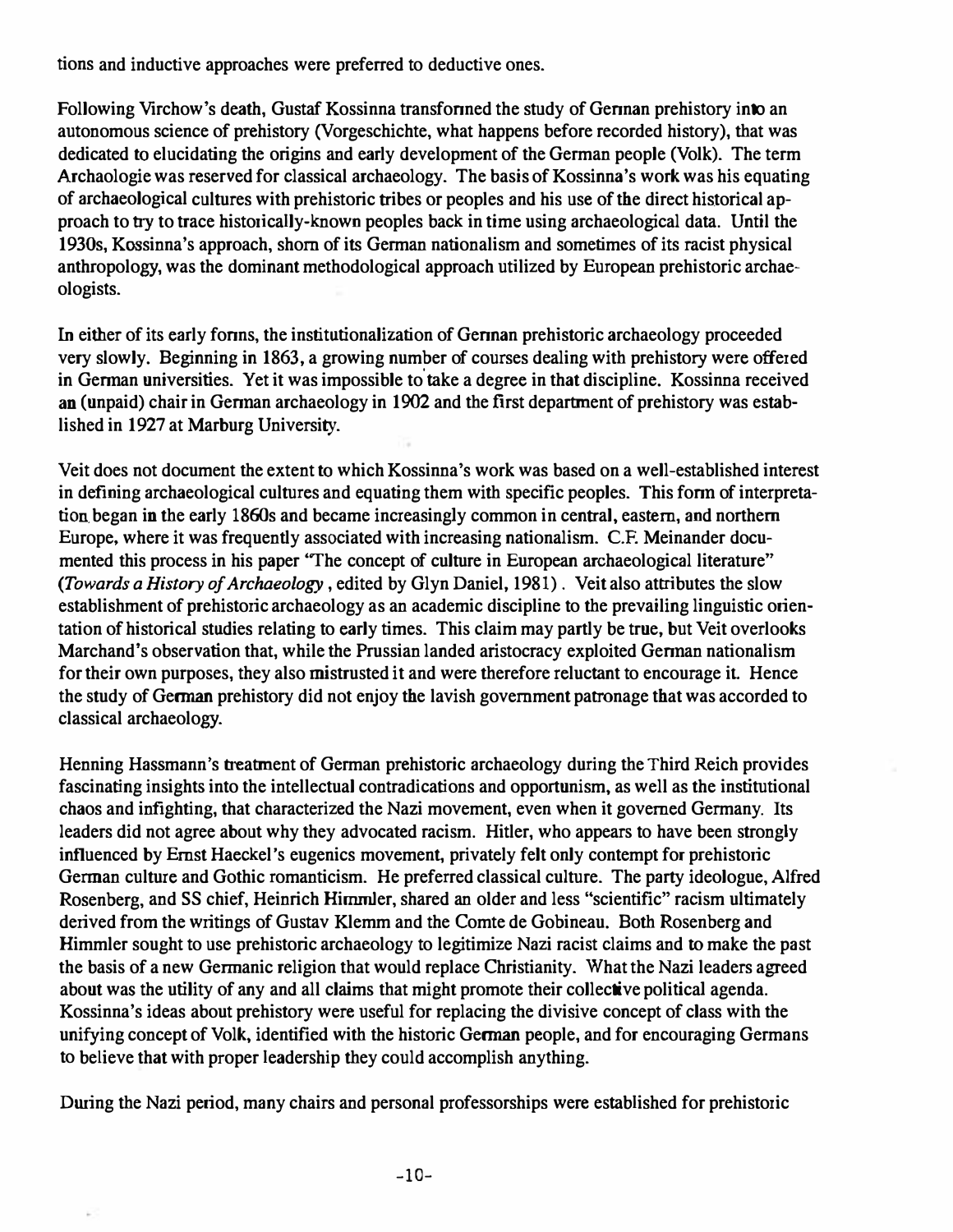archaeologists in German universities, while two Nazi research institutes, the Ami Rosenberg and Himmler's Ahnenerbe (Ancestral Heritage Foundation) competed for control of German archaeology. While much objective research was carried out and published, especially by archaeologists working for the Ahnenerbe, all too little is yet known about the roles individual archaeologists played in looting archaeological treasures in Nazi-occupied countries, intimidating foreign colleagues, and creating propaganda that supported the Nazi regime and its policies. Support for the Nazis was widespread among archaeologists. This is attributed to the unprecedented Nazi support for prehistoric German archaeology and to timidity, career opportunism, the unquestioning loyalty that many civil servants believed they owed to the state, and the ideological attractions that National Socialism had for many nationalistically-inclined archaeologists.

Sabine Wolfram points out that, after 1945, in West Germany only one prehistoric archaeologist (Hans Reinerth, the highest-ranking archaeologist in the Amt Rosenberg) was barred from continuing to hold a publicly-funded post. The rest sought to break with the past by avoiding ethnic interpretations of archaeological data.

Some even argued that such interpretations were inherently unsound. West German archaeologists emphasized their positivist and "ideology-free" orientation and devoted increasing attention to developing formal typologies, elaborating chronological schemes, spatial analysis, and objectively defining archaeological cultures. Ethnic interpretations were replaced by attempts to elucidate prehistoric political and economic structures, religious beliefs, and exchange patterns using analogies derived from central European history. Thus Gennan archaeologists created a de-ethnicized variant of culture-historical archaeology. On the older-is-better principle, it was argued that the theoretical basis of this approach had been established already in the 19th century and that developments since then had resulted mainly from the application of new lechniques of scientific analysis. Little attention was paid to the history of archaeology or to developments occurring elsewhere. The reaction to processual and postprocessual archaeology was generally dismissive. Before the student unrest of 1988-89, even theories that West German archaeologists had formulated within the culturehistorical tradition were rarely discussed.

The small size and differing specializations of many archaeology departments in Gennan universities, the lack of effective communication resulting from archaeological funding being a state rather than a federal responsibility, and the limited importance accorded to teaching students and communicating with the public may in part explain the lack of theoretical debate (Ulrike Sommer, Martin Schmidt). Yet the lengthy period required to complete a *Habilitation* thesis (and qualify to be a university professor) after earning a doctoral degree and the crucial role played by German professors in shaping the careers and detennining the job prospects of their students have to a still greater degree ensured that West German prehistoric archaeology has remained in a state of theoretical stasis since the 194Os. The lack of interest in theoretical concepts has meant that gender studies are less developed in archaeology than in history and ethnology. The minimal role played by women in archaeology also reflects the persisting androcentric and sexist nature of German society and academia (Eva-Maria Mertens, Sigrun Karlisch et al.).

In East Germany, prehistoric archaeology. like the other social sciences, was officially subjected to the dictates of historical materialism. A Marxist orientation was a career advantage, but being a Marxist was not a prerequisite for being a professional archaeologist. The late Werner Coblenz argues that archaeology was less subject to political control than was history and that many East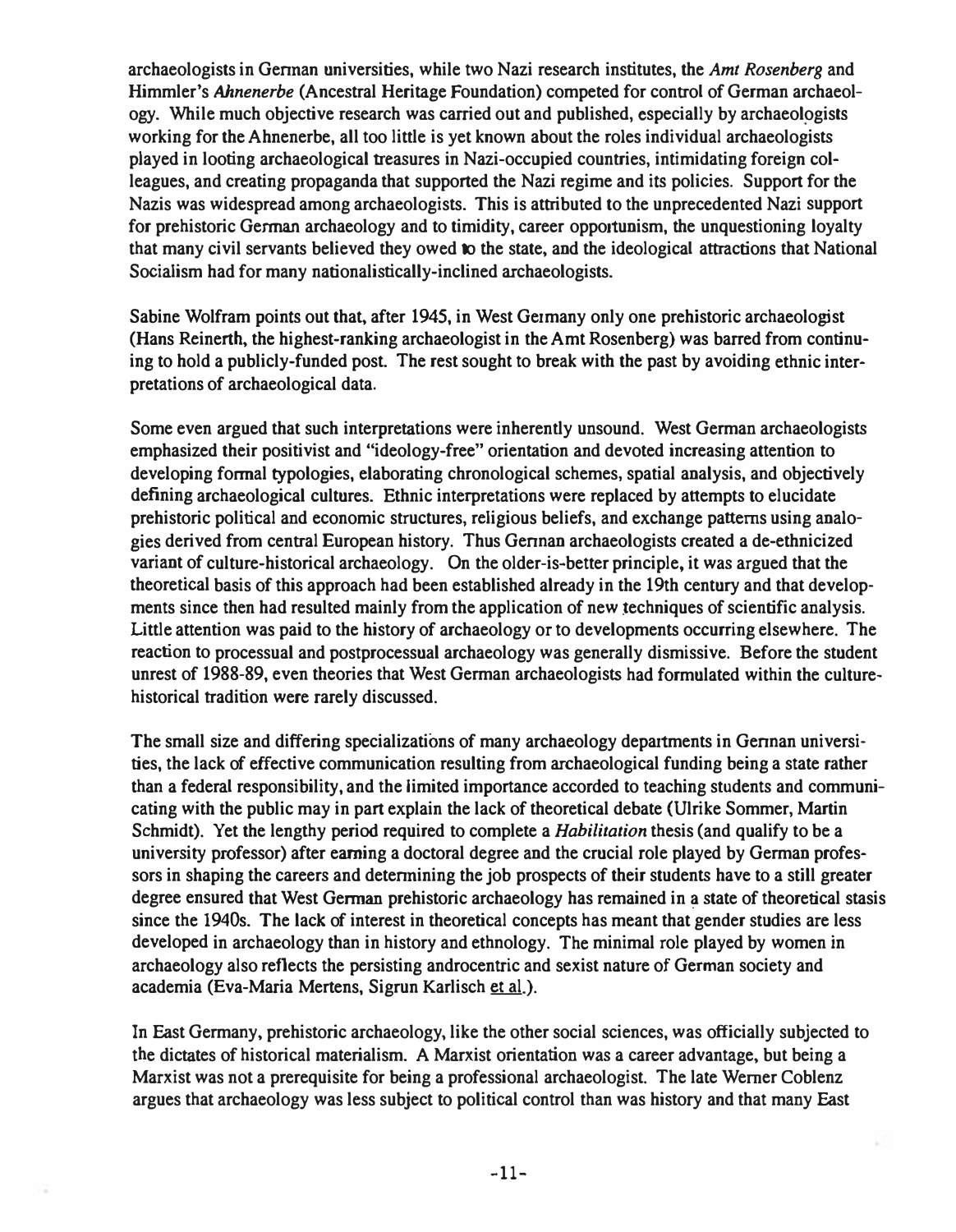German archaeologists took refuge in the same type of "factual" research as did West German ones. On the other hand, convinced Communists and archaeologists who had been wholly educated under the Communist regime carried out problem-oriented research that even their right-wing West German colleagues admitted asked interesting questions. For the most part, party activists, opportunists, fellow-travellers, and dissidents worked amicably together. Among the difficulties East Gennan archaeologists encountered were lack of free contact with foreign archaeologists and gaining access to foreign publications.

Jörn Jacobs documents how, since the unification of Germany, East German archaeologists have been dismissed from their employment on charges of having collaborated with the East German secret police, for incompetence, and apparently also because of continuing Marxist theoretical orientations. Many positions have been filled by West German archaeologists. lnstead of trying to combine the best of East and West German archaeology, West German style archaeology is being imposed on the East. West German archaeologists are also using their ability to fund archaeological research abroad to promote West German-style archaeology in other former East Bloc countries and in Namibia, which was a Gennan colony from 1884 to 1915 (John Kinahan). The recent spread of culture-historical archaeology not only results from archaeologists in formerly Communist countries returning to pre-World War 11 archaeological practices; it is also a consequence of deliberate German policy. In eastern Europe and the former Soviet Union. the culture-historical approach is once again becoming closely aligned with nationalism.

Kossinna, as the leading icon of Nazi ethnic and racial prehistory, casts a long shadow over modern "German archaeology. Most contributors are realistic, and even generous, in their efforts to understand human frailties. They accept cowardice. opportunism, and subconscious habituation as factors leading to collaboration with any political regime. whether democratic or totalitarian. Kossinna was � conservative German nationalist, who in the course of his career embraced ugly racial myths that had been spreading since the 1850s among European intellectuals who were opposed to social change. Most Gennan archaeologists who were already adults between 1 933 and 1945 became complicitous to varying degrees in their everyday life with a regime that committed criminal acts on an unprecedented scale. was responsible for the deaths of tens of millions of human beings, and finally brought utter ruin to Germany itself. Because the Nazis had used archaeological findings to empower their movement, archaeologists had still more reason not to discuss their involvement with Nazism.

Yet Arnold is correct that the racism and ethnocentrism that inspired Kossinna also contaminated the work of American archaeologists and their interpretations of Amerindian prehistory. Beginning in the 1860s, British and French archaeologists offered racist interpretations of prehistory that helped to justify colonial oppression in Africa, Asia, Australia, and other parts of the world. Kossinna and his German followers were part of a much wider pattern of attempted racist justifications of the nationalism and colonialism that infected Western civilization between the 1850s and 1960s. With rare and honourable exceptions, interpretations of archaeological data incorporated racist views to varying degrees. Because of this, German archaeology and German intellectual life prior to 1945 cannot be properly understood except in the broader context of nationalism, colonialism. and racist thought as it was manifested throughout Western civilization. The ultimate academic challenge is to comprehend the economic and political factors that shaped these intellectual movements.

Finally. these papers raise an interesting question relating to the history of science. Many English-

-12-